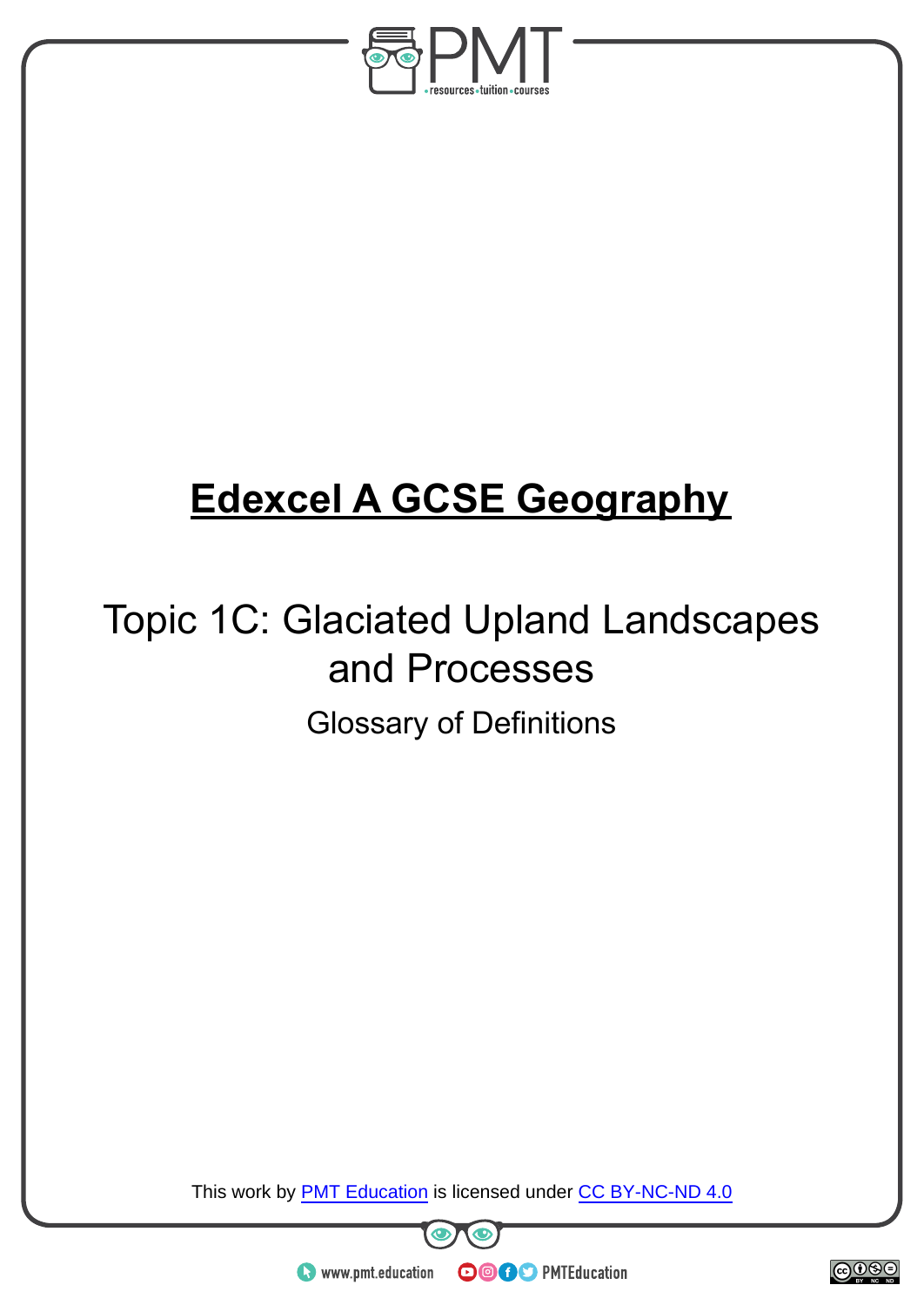

**Abrasion** - A form of erosion where loose material, pebbles and sediment 'sandpaper' the walls and floors of a river, cliff or glacier.

**Arêtes** - A ridge formed between two corries.

**Attrition** - Rocks and pebbles continuously hit against each other, causing them to break into smaller rocks until they become sediment.

**Corrasion** - A form of mechanical erosion where material and sediment in the sea is flung at the cliff-face. As the waves break against it, the rock making up the cliff-face is broken.

**Corries** - An armchair-shaped hollow found on the side of a mountain where snow accumulates. This is where a glacier forms.

**Crag & Tail** - A crag is a hill of high-resistance rocks that the glacier was unable to erode. The tail is the gently-sloping side of the hill, where erosion occurred slower than the rest of the valley floor.

**Deposition** - Material that has been eroded and transported by a glacier is dropped. Often the material is a different type of rock to its surroundings and is called till.

**Diurnal Variation** - Changes to the weather during a day.

**Drumlins** - When a glacier hits an obstacle that cannot be eroded, deposition from underneath the glacier builds up behind the obstacle.

**Freeze Thaw** - A form of physical sub-aerial weathering where water freezes in the cracks of a rock, expands and enlarges the crack. This weakens the rock overtime leaving it more open to erosion.

**Glacial Lakes & Tarns** - A body of water left behind after a glacier melts away.

**Glacial Trough** - A U-shaped valley formed from a v-shaped river valley that becomes filled and eroded over time by a glacier.

**Geology** - The physical structure and arrangement of a rock.

**Highlands** - An area of land that is at a high elevation and tends to have a larger relief.

**Hydraulic Action** - The pressure of compressed air forced into the cracks of a rock face causes the rock to weaken and break apart.

**Igneous Rock** - Rock that has formed from volcanic activity, often cooled magma on the Earth's surface.

**Impermeable** - A rock that does not allow water to pass through it.

**Lowlands** - An area of land that has a small relief, so tends to be flat and at a low elevation.

**OOOO** PMTEducation